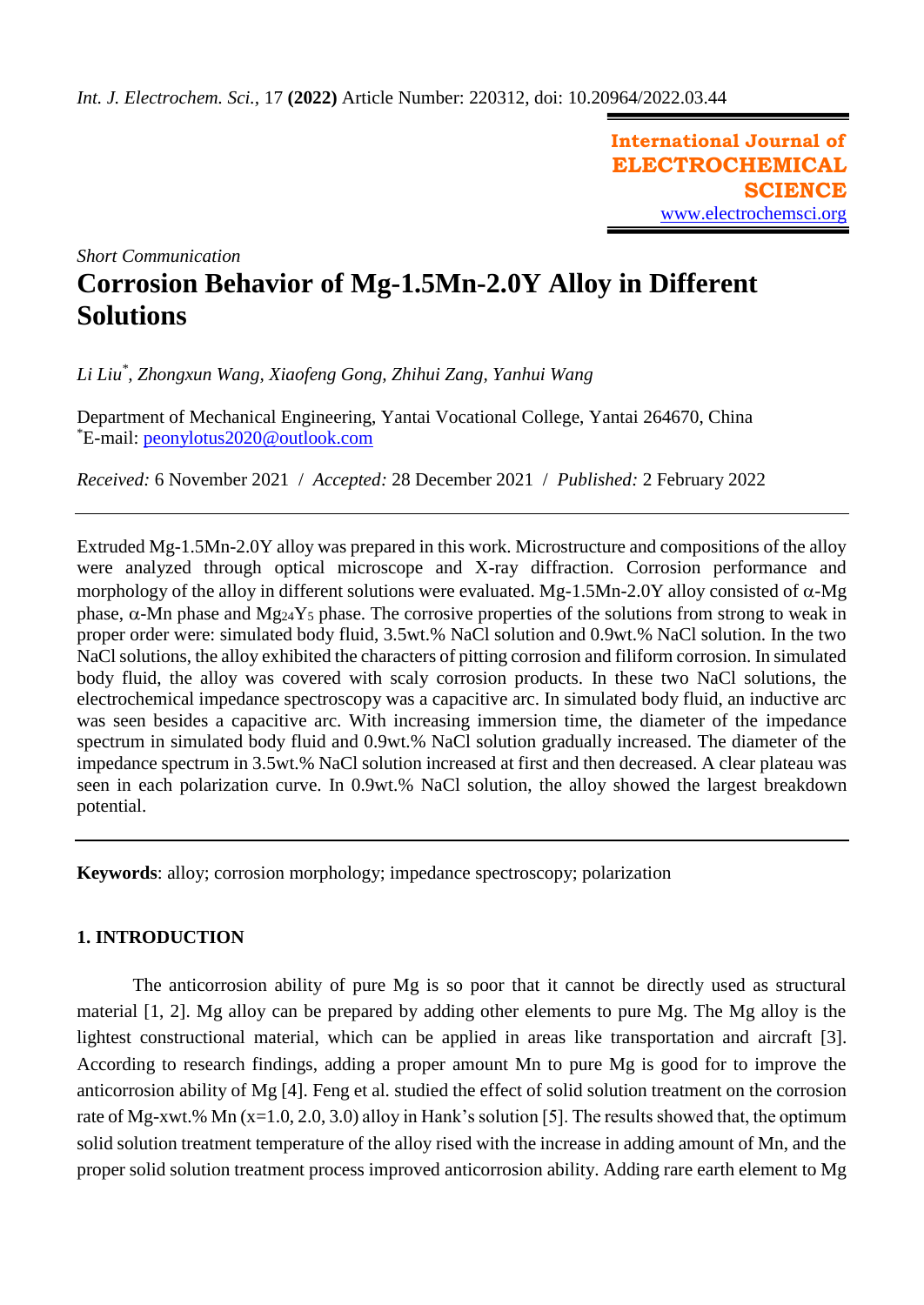can improve its mechanical property, anticorrosion ability and antioxygenic property [6]. Zhang et al. found that adding Ce enhanced the anticorrosion ability of AZ31 alloy [7]. Mg alloy with excellent anticorrosion ability can be produced by adding Mn and rare earth element to pure Mg.

In this work, Mg-1.5Mn-2.0Y alloy was obtained by adding Mn and Y to Mg. The corrosion performance of the alloy in 0.9wt.% NaCl solution, 3.5wt.% NaCl solution and simulated body fluid (SBF) were studied. The corrosion mechanism was discussed.

## **2. EXPERIMENTAL AND METHOD**

Extruded Mg-1.5Mn-2.0Y alloy was used in this work. Mg, Mg-10wt.% Mn master alloy and Mg-21.5wt.% Y master alloy were used as raw materials. The steel crucible with the raw materials was put in the resistance furnace preheated to 720℃. Stirred the mixture until melted. The furnace was hold at 720℃ for a certain time. During heating, the furnace was filled with inert gas. The melt was poured into the mould. After the solidification process, Mg-1.5Mn-2.0Y alloy ingot was obtained. Then the ingot was extruded into bar with a diameter of 20 mm. Specimens was cut from the extruded rod.

Morphology and composition of the extruded Mg-1.5Mn-2.0Y alloy were revealed through microscope and X-ray equipment. Corrosion performance of the alloy in different corrosive media was analyzed. The corrosive media were 0.9wt.% NaCl solution, 3.5wt.% NaCl solution and SBF. Corrosion products were analyzed by X-ray. Morphology of the alloy was observed via scanning electron microscope after being corroded for seven days. Electrochemical impedance spectroscopy (EIS) test was measured at open circuit potential with an amplitude of 2.5mV. The range of scanning frequency was 10<sup>5</sup> -0.1Hz. The data were collected at 2, 4, 6, 8 and 12h of immersion. Subsequently, the polarization measurement was performed at a scanning speed of 1mV/s. The electrochemical parameter values were revealed by EC-Lab software.

#### **3. RESULTS AND DISCUSSION**

The morphology and phase composition of extruded Mg-1.5Mn-2.0Y alloy are shown in Fig.1. As demonstrated in Fig.1a, the alloy is composed of strip grains, deformed grains and small amounts of equiaxed grains with nonuniform sizes. Some black particles are unevenly distributed throughout the alloy. In the extruding process, big grains were crashed to small grains. As exhibited in Fig.1b, the phase components of the alloy are  $Mg_{24}Y_5$  phase, α-Mn phase and α-Mg matrix. The solid solubility of Mn in  $α$ -Mg matrix is small and Mn can be separated out from the  $α$ -Mg matrix easily as particles [8, 9]. So, the black particles in the alloy are  $\alpha$ -Mn phase from  $\alpha$ -Mg matrix. In Mg-1.5Mn-2.0Y alloy, rare earth Y is present in the form of  $Mg_{24}Y_5$  phase.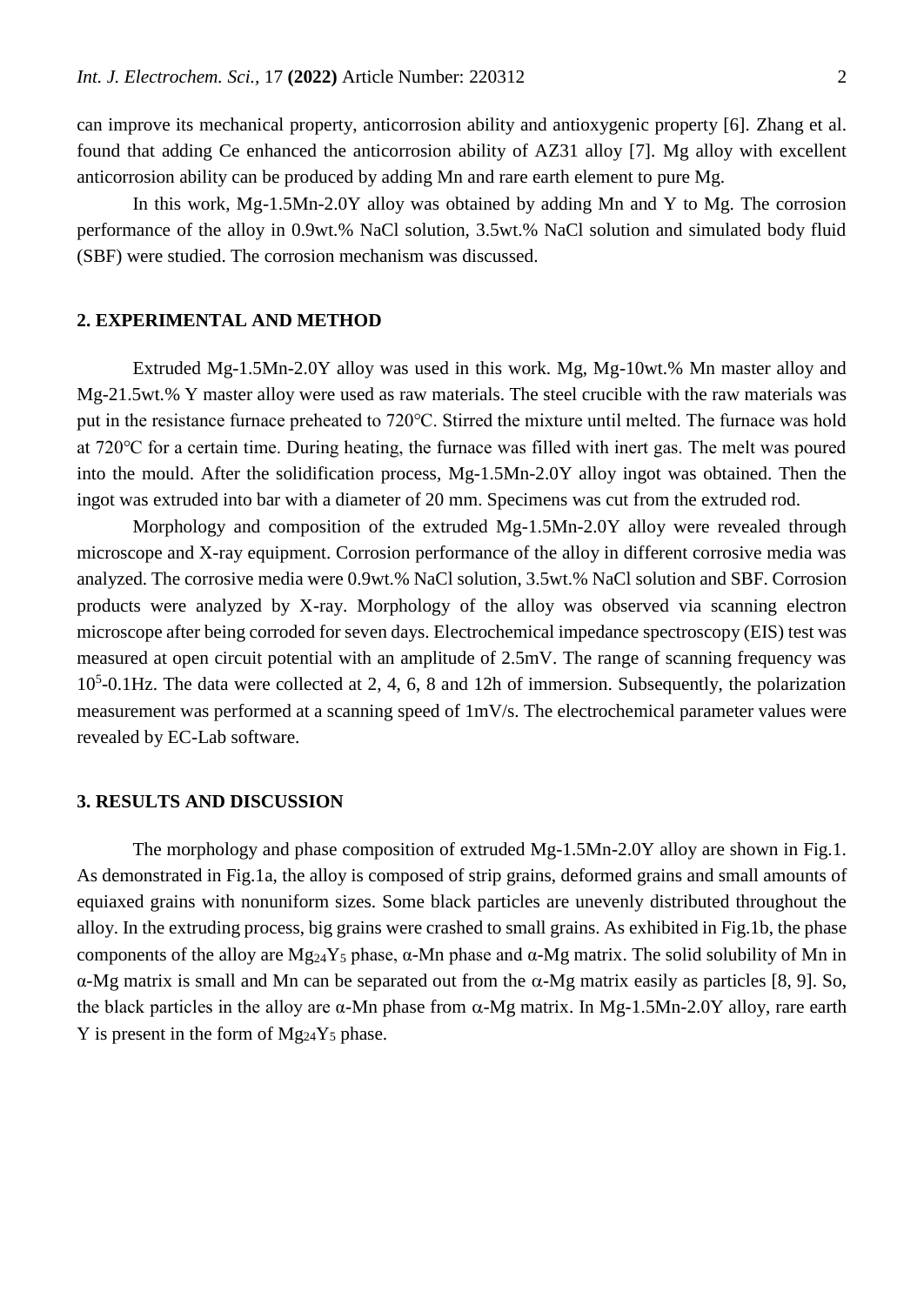

**Figure 1.** Morphology (a) and phase composition (b) of extruded Mg-1.5Mn-2.0Y alloy

The corrosion morphology of extruded Mg-1.5Mn-2.0Y alloy in different corrosive media are shown in Fig. 2. During corrosion, bubbles appeared the alloy surface. This demonstrates that hydrogen evolutional corrosion took place on alloy surface. As exhibited in Fig.2a and Fig.2b, in two NaCl solutions, the alloy has a characteristic of localized corrosion. Continuous layer of corrosion products is not seen on alloy surface. In 0.9wt.% NaCl solution, the alloy surface is humpy and hillocky, which shows obvious features of pitting corrosion and filiform corrosion. Several tiny holes are found in the part of the alloy surface without filiform corrosion. Cl has characters of small size and strong penetration. This causes pitting corrosion taking place in alloy surface [10]. The Cl adsorbed at the defects of the alloy causes pitting corrosion. Pitting corrosion leads to those different areas of the alloy surface have different corrosion rates [11]. After being corroded for seven days, different regions of Mg-1.5Mn-2.0Y alloy exhibits different degrees of corrosion. When immersed into aqueous solutions, oxidation film is formed on the alloy surface, thus forming micro-battery [12]. Therefore, filiform corrosion can also take place in the alloy surface. The microstructure of Mg-1.5Mn-2.0Y alloy is inhomogeneous, and the second phase  $Mg_{24}Y_5$  is unevenly distributed in the alloy. As a result, the electrochemistry of the alloy surface is inhomogeneous. This inhomogeneous electrochemistry makes pitting corrosion expand to long strips of filiform corrosion. The corrosion level of Mg-1.5Mn-2.0Y alloy in 3.5wt.% NaCl solution is more severe than that in 0.9wt.% NaCl solution. After being corroded by 3.5wt.% NaCl solution, corrosion holes with larger diameters are seen in the alloy surface, and the area of alloy surface without filiform corrosion is smaller. It is concluded that increasing Clconcentration aggravates corrosion and not changes the type of corrosion.

The corrosion morphology of the alloy in SBF is much different from that in NaCl solution. In SBF (Fig.2c), total corrosion takes place in the alloy surface. The corrosion products appear as net type and scaly veil. The corrosion products layer with cracks is thick. The corrosivity of SBF is much stronger compared to the other two NaCl solutions. SBF seeps through corrosion products along cracks and goes on to corrupt the alloy.

From Fig.2, it is obtained that the corrosion rates of Mg-1.5Mn-2.0Y alloy in different solutions arrange from high to low as: SBF, 3.5wt.% NaCl solution and 0.9wt.% NaCl solution.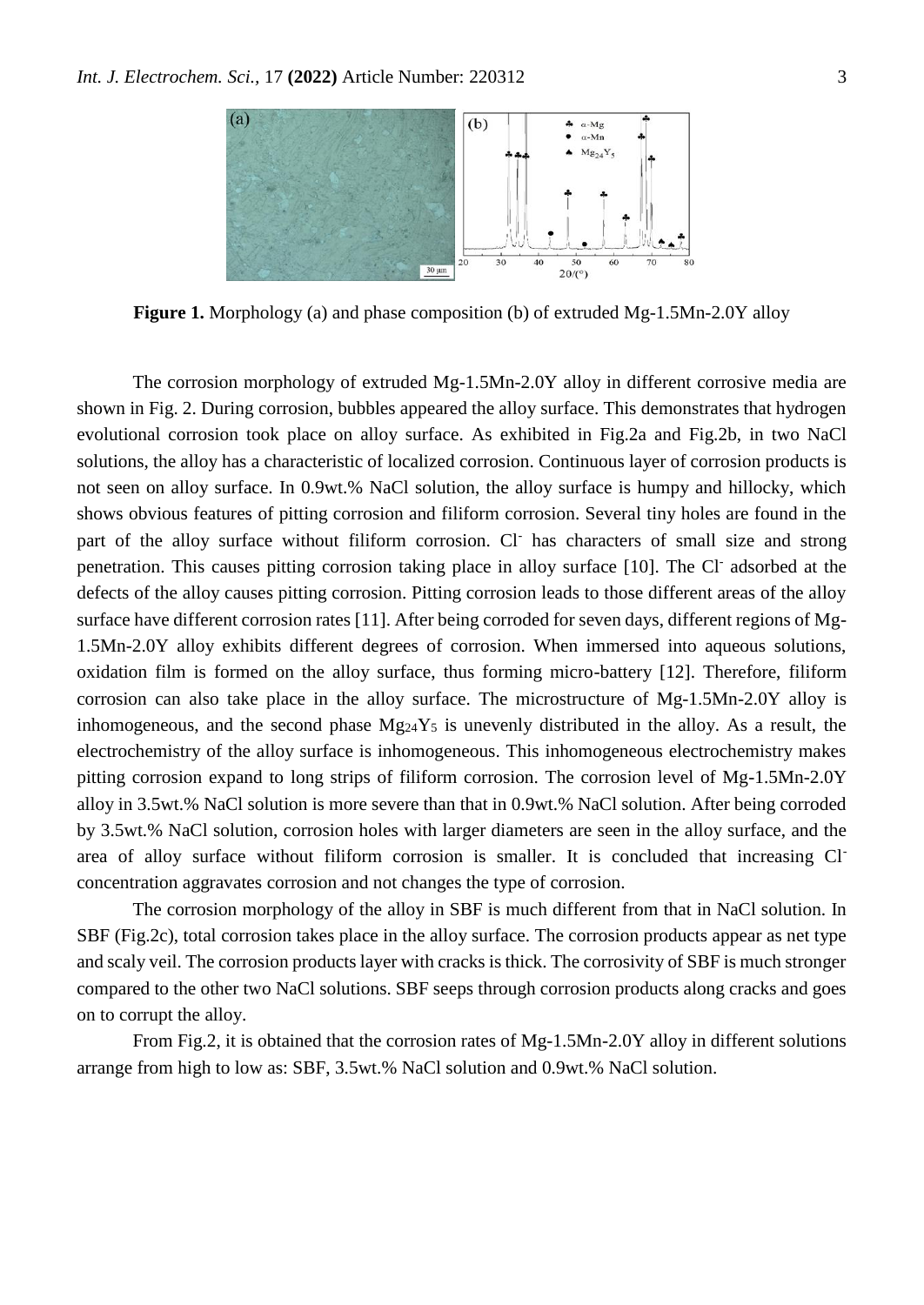

**Figure 2.** Morphology of Mg-1.5Mn-2.0Y alloy after being corroded for seven days in three solutions (a) 0.9wt.% NaCl, (b) 3.5wt.% NaCl, (c) SBF

The compositions of the corrosion products on Mg-1.5Mn-2.0Y alloy in different solutions are shown in Fig.3. After corrosion,  $Mg(OH)$ <sub>2</sub> phase was detected on the alloy surface. During immersion, the corrosion of  $\alpha$ -Mg phase mainly took place on the alloy surface [13]. The corrosion reactions are as follows.

The hydrogen evolution reaction happened in the cathode.  $2H_2O+2e^- \rightarrow H_2+2OH^-$  (1) The anodic reaction was the dissolution of  $\alpha$ -Mg.  $Mg-2e^- \rightarrow Mg^{2+}$  (2) The generation of corrosion products was due to the following reaction.  $Mg^{2+} + 2OH \rightarrow Mg(OH)_2$  (3)



**Figure 3.** Compositions of corrosion products on Mg-1.5Mn-2.0Y alloy in different solutions

The EIS data collected at 2-12h are shown in Fig.4. In 0.9wt.% NaCl solution (Fig.4a), each EIS curve is a single capacitive arc, and the diameter of the capacitive arc increases with increasing immersion time. These mean the corrosion rate of the alloy changes with varying immersion time, but the corrosion mechanism doesn't change. In 3.5wt.% NaCl solution and 0.9wt.% NaCl solution, all EIS curves are similar in shape. This means increasing Cl<sup>-</sup> concentration doesn't change the corrosion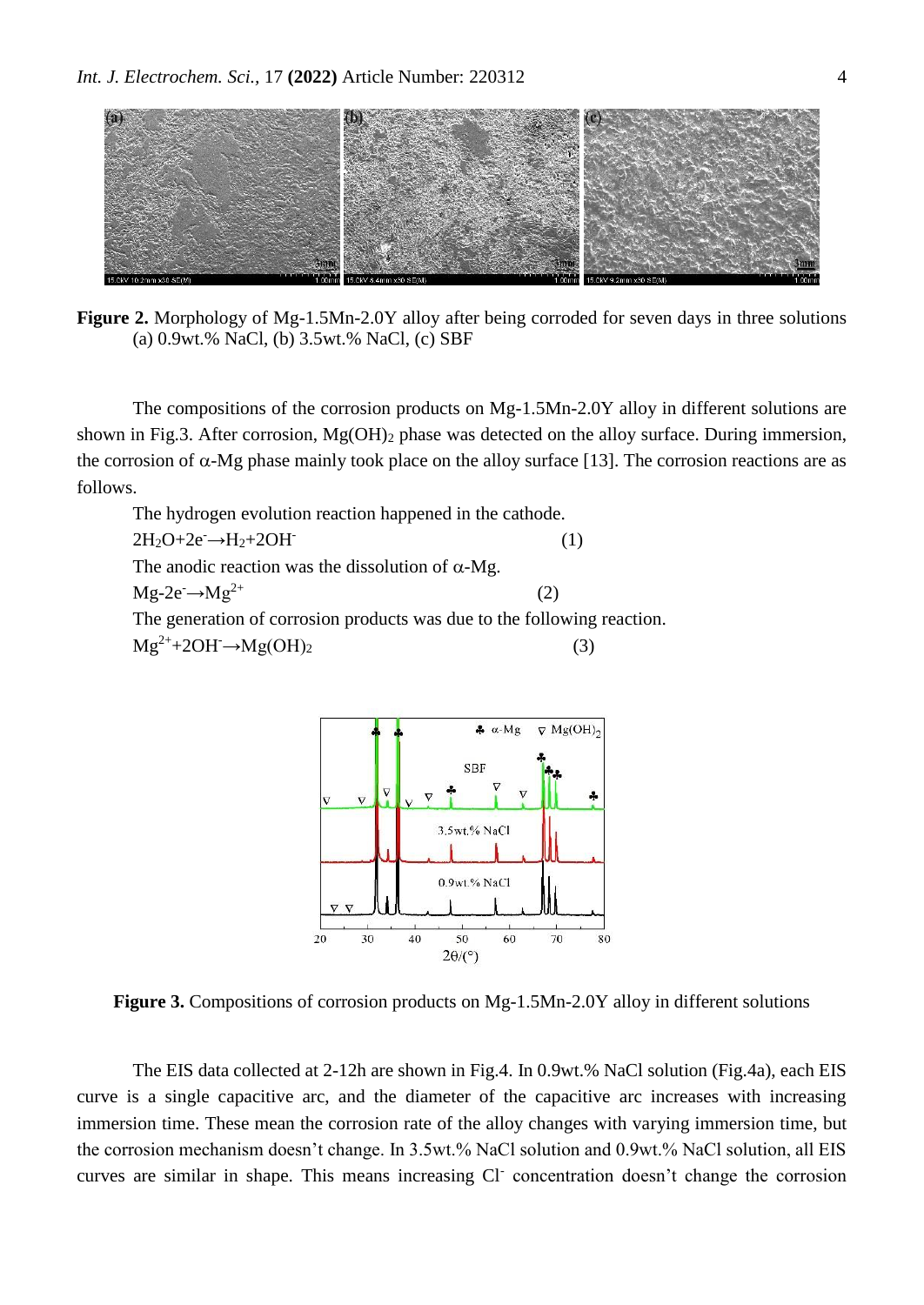mechanism. The larger the diameter of the capacitive arc, the lower the corrosion rate [14]. In 0.9wt.% NaCl solution, the corrosion rate of the alloy gradually reduces with increasing time. In immersion period, Mg(OH)<sub>2</sub> was deposited on alloy surface, which prevented NaCl solution from contact with alloy. As a result, the corrosion rate of the alloy was reduced. During immersion process, the prevention ability of the deposition layer increases with increasing time.

In 3.5wt.% NaCl solution, the diameter of the capacitive arc increases first and then decreases with increasing time. When immersion time is 2h, the capacitive arc shows the minimum diameter, and the alloy exhibits the largest corrosion rate. When immersion time is 4h, the capacitive arc shows the largest diameter, and the alloy exhibits the lowest corrosion rate. The corrosion rate of the alloy decreases and then increases with increasing time. Within 4h of immersion, corrosion product  $Mg(OH)$ <sub>2</sub> were continuously deposited on alloy surface. The  $Mg(OH)_2$  layer acted as a barrier, keeping the alloy from touching the NaCl solution. As time increased, the  $Mg(OH)$ <sub>2</sub> layer became loose and caducous.

The equivalent electric circuit for EIS curves in NaCl solution is shown in Fig.5a. The relevant parameter values are listed in Table 1.  $R_s$  is solution resistance [15, 16]. CPE is the electric double-layer capacitor between alloy and NaCl solution.  $R_{ct}$  is charge transfer resistance.  $R_{ct}$  is in direct proportion to the diameter of capacitive arc [17]. Namely, the bigger the diameter of capacitive arc, the less resistance there is in charge transferring and the less the corrosion rate. In  $0.9wt$ .%NaCl solution, the  $R<sub>ct</sub>$  grows from 1265.4 $\Omega$ ·cm<sup>2</sup> at 2h to 2890.2 $\Omega$ ·cm<sup>2</sup> at 12h of immersion. The R<sub>ct</sub> in 3.5wt.%NaCl solution is smaller than that in 0.9wt.%NaCl on the same immersion time. The corrosion rate of Mg-1.5Mn-2.0Y alloy in 0.9wt.%NaCl solution is lower than in 3.5wt.%NaCl solution.

As shown in Fig.4c, the shape of the EIS in SBF is very different from that in NaCl solution. This shows the corrosion mechanisms in SBF and NaCl solution are different. The result is consistent with analyses by Fig.2. In SBF for 2-12h, each EIS curve consists of a capacitive arc in high frequency and an inductance arc in low frequency. Its equivalent circuit is shown in Fig.5b. L is inductor, and  $R_L$ is the resistance of inductor [18]. The existence of inductance arc means that, during electrochemical process, the corrosion product layer on alloy surface shows bad compactness and it is broken [19]. The inductive characteristic in the EIS curve at 2h is not obvious. The inductive characteristic is obvious gradually with increasing time. This shows that, the longer the immersion time, the more the corrosion product layer on alloy surface. The R<sub>ct</sub> in SBF is smaller than that in the two NaCl solutions, meaning the corrosion rate of Mg-1.5Mn-2.0Y alloy in SBF is larger than that in NaCl solutions.

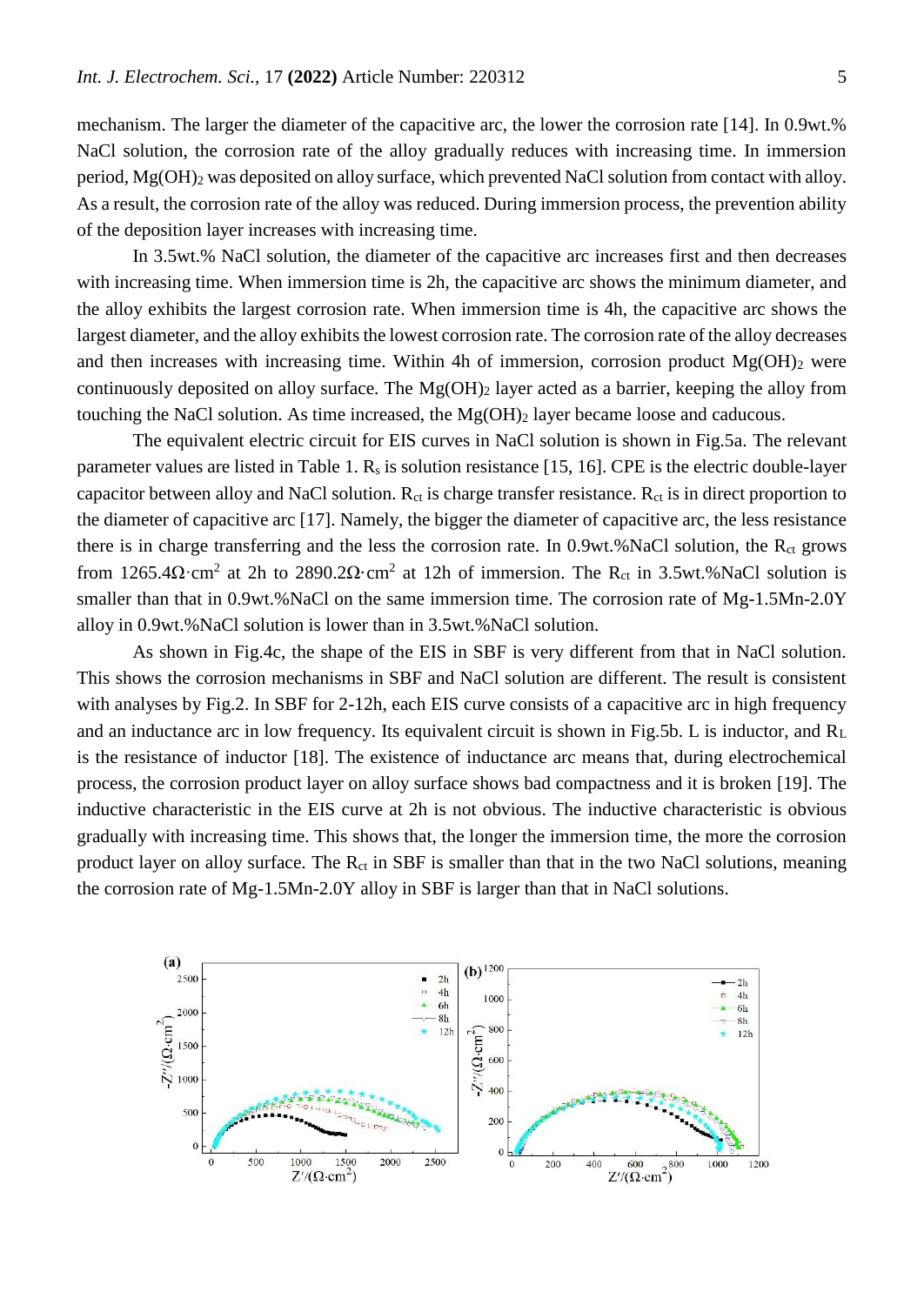

**Figure 4.** EIS data collected at 2-12h in different solutions(a) 0.9wt.% NaCl, (b) 3.5wt.% NaCl, (c) SBF



**Figure 5.** Equivalent circuit modes for EIS data in different solutions

**Table 1.** EIS parameters collected at 2-12h in different solutions

| $0.9wt$ .% NaCl                     | 2h     | 4h     | 6h     | 8h     | 12h    |
|-------------------------------------|--------|--------|--------|--------|--------|
| $R_s(\Omega \cdot \text{cm}^2)$     | 35.1   | 35.6   | 36.9   | 39.5   | 42.7   |
| $R_{ct} (\Omega \cdot \text{cm}^2)$ | 1265.4 | 1720.8 | 2715.5 | 2645.3 | 2890.2 |
| 3.5wt.% NaCl                        |        |        |        |        |        |
| $R_s$ ( $\Omega$ ·cm <sup>2</sup> ) | 24.4   | 29.8   | 33.6   | 39.2   | 21.7   |
| $R_{ct} (\Omega \cdot \text{cm}^2)$ | 976.9  | 1142.1 | 117.7  | 1093.1 | 1013.8 |
| <b>SBF</b>                          |        |        |        |        |        |
| $R_s$ ( $\Omega$ ·cm <sup>2</sup> ) | 25.2   | 42.8   | 51.1   | 52.6   | 46.4   |
| $R_{ct} (\Omega \cdot \text{cm}^2)$ | 489.8  | 645.8  | 716.7  | 769.4  | 794.6  |
| $R_L$ ( $\Omega$ ·cm <sup>2</sup> ) | 89.4   | 103.1  | 75.7   | 98.7   | 50.5   |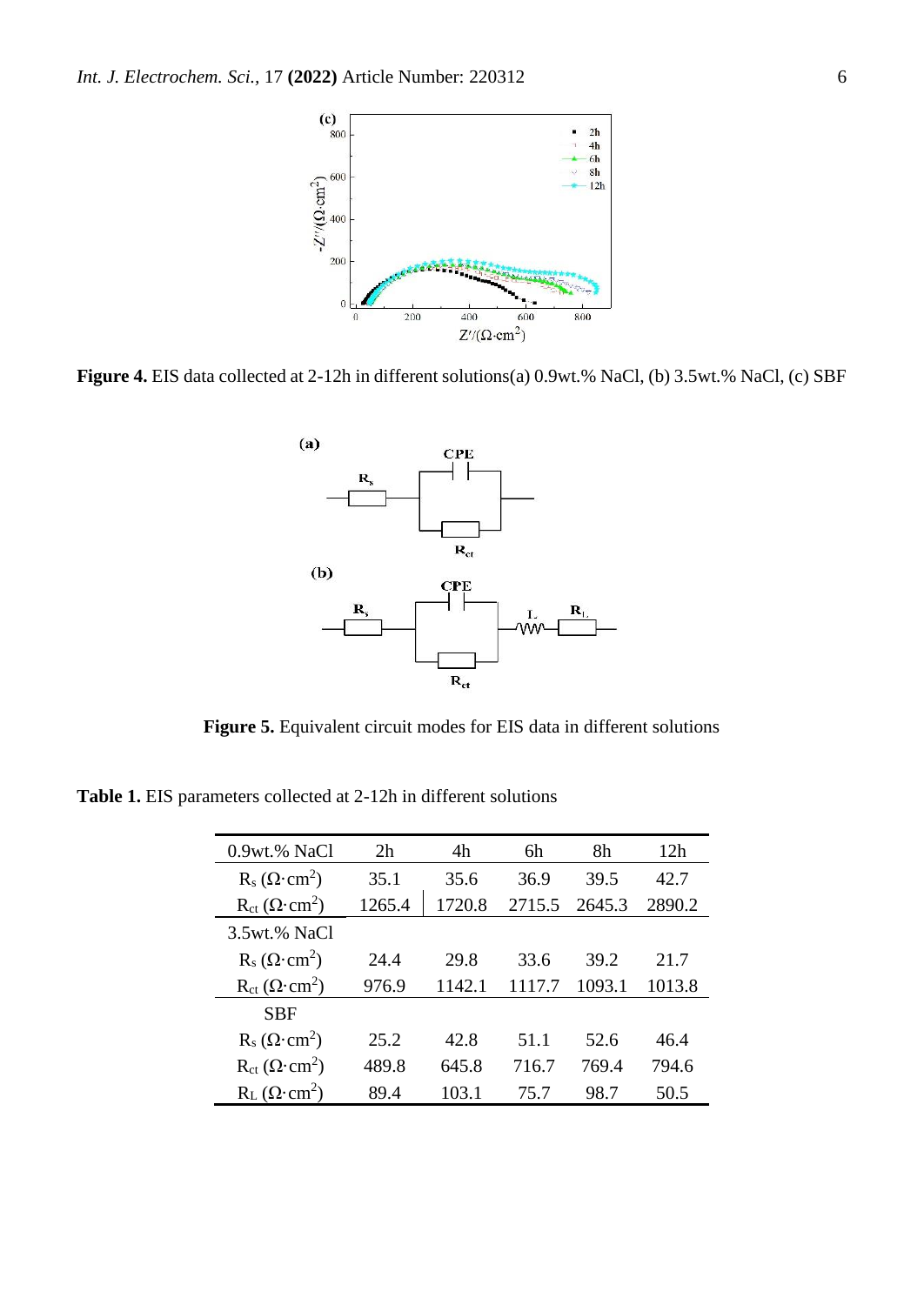The polarization curves of the alloy in different solutions are shown in Fig.6. The corrosion potential, corrosion current density, breakdown potential and anode Tafel slope are listed in Table 2.

The corrosion potentials in different solutions arrange from high to low as: 0.9wt.% NaCl solution, 3.5wt.% NaCl solution and SBF. The changing tendency of corrosion current density and corrosion potential is the quite opposite. The corrosion rate of the alloy in 0.9wt.% NaCl solution is smaller than that in other two solutions. In SBF, the alloy shows the largest corrosion rate. The result revealed by polarization is consistent with the analyses from corrosion morphology and EIS.

An obvious plateau can be seen in each anodic branch of polarization curve, which shows a protective corrosion product layer is formed on alloy surface during polarization. The plateau is limited by the breakdown potential related to the rupture of the protective corrosion product layer. In 0.9wt.% NaCl solution, the polarization curve has the widest plateau. This shows the corrosion product layer has the strongest protection ability. The breakdown potentials in 0.9wt.% NaCl solution, 3.5wt.% NaCl solution and SBF are -340mV, -916mV and -1452mV, respectively. The corrosion product layer in SBF is the least stable and the easiest to lose protection ability. The penetrability of Cl- with small radius is so strong that pitting corrosion took place on corrosion product layer. Reaction is as follows [20].

 $Mg(OH)<sub>2</sub>+2Cl<sup>-</sup>\rightarrow MgCl<sub>2</sub>+2OH<sup>-</sup>$ 

Hydroxyapatite  $(Ca_{10}(PO_4)_6(OH)_2)$  can be spontaneously precipitated from SBF. The solubility of  $Ca_{10}(PO_4)_6(OH)_2$  in the solution with high pH is low [21]. When Mg-1.5Mn-2.0Y was immersed into SBF, the pH of the solution near the alloy increases with the corrosion of  $\alpha$ -Mg. Ca<sub>10</sub>(PO<sub>4</sub>)<sub>6</sub>(OH)<sub>2</sub> is formed by the following reaction.

(4)

 $10Ca^{2+} + 6PO^{4-} + 2OH \rightarrow Ca_{10}(PO_4)_6(OH)_2$  (5)

The reaction (5) consumes a certain amount of OH<sup>-</sup>, which promotes the reaction (4). So in SBF, the corrosion product layer is easy to be damaged.



**Figure 6.** Polarization curves of Mg-1.5Mn-2.0Y alloy in different solutions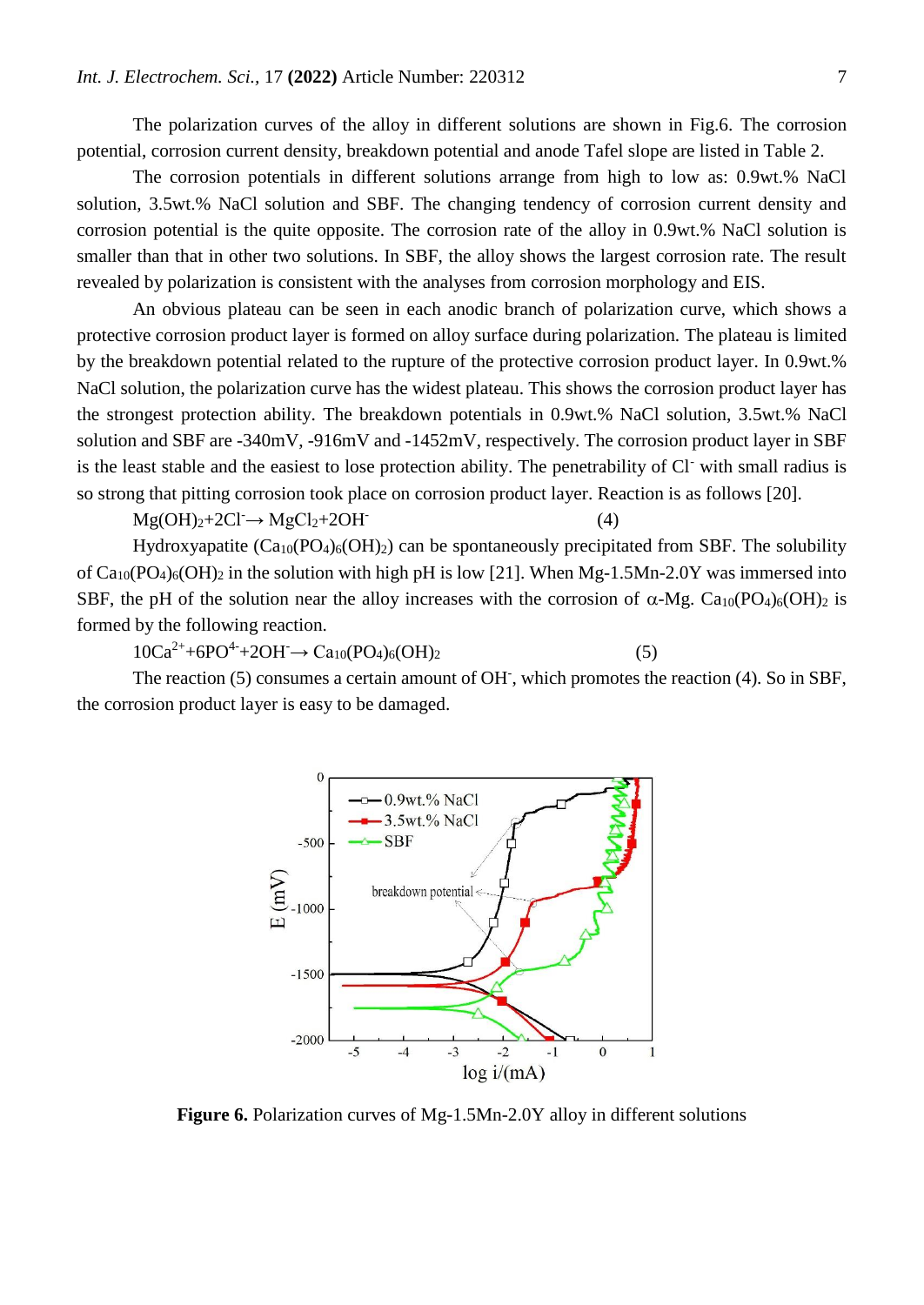| solution     | corrosion | corrosion             | breakdown | anode Tafel |
|--------------|-----------|-----------------------|-----------|-------------|
|              | potential | current density       | potential | slope       |
|              | (mV)      | (mA/cm <sup>2</sup> ) | (mV)      | (mV/dec)    |
| 0.9wt.% NaCl | -1492     | $2.5 \times 10^{-3}$  | $-340$    | 99          |
| 3.5wt.% NaCl | $-1579$   | $8.1 \times 10^{-3}$  | $-916$    | 137         |
| <b>SBF</b>   | $-1752$   | $12.8\times10^{-3}$   | $-1452$   | 157         |

**Table 2.** Corrosion potential, corrosion current density, breakdown potential and anode Tafel slope in different solutions

#### **4. CONCLUSIONS**

Extruded Mg-1.5Mn-2.0Y alloy was applied in this work. The corrosion behavior of this alloy in 0.9wt.% NaCl solution, 3.5wt.% NaCl solution and SBF was investigated. The main conclusions are as follows.

(1) The corrosion rates of the alloy in different solutions arranged from high to low as: SBF, 3.5wt.% NaCl solution and 0.9wt.% NaCl solution.

(2) In 0.9wt.% NaCl solution and 3.5wt.% NaCl, the corrosion types of the alloy were similar. Pitting corrosion and filiform corrosion took place in the alloy surface. In SBF, total corrosion took place in the alloy surface.

(3) An obvious passivation zone could be seen in each polarization curve. In 0.9wt.% NaCl solution, the alloy had the highest corrosion potential, smallest corrosion current density and highest breakdown potential.

#### ACKNOWLEDGEMENTS

This work was supported by the Doctoral Fund of Yantai Vocational College (2020001), School-based Research of Yantai Vocational College (2020XBZD002) and the Project of Shandong Province Higher Educational Science and Technology Program (J17KB039).

#### **References**

- 1. M. P. Gomes, I. Costa, N. Pébère, L. R. Jesualdo, T. Bernard and V. Vincent, *Electrochim Acta*, 306 (2019) 61.
- 2. A. Atrens, Z. Shi, S. Umehreen, S. Johnston, G. L. Song, X. Chen and F. Pan, *J Magnes Alloy*, 8 (2020) 989.
- 3. Z. Y. Ding, L. Y. Cui, R. C. Zeng, Y. B. Zhao, S. K. Guan, D. K. Xu and C.G. Lin, *J Mater Sci Technol.,* 34 (2018) 1550.
- 4. D. D. Gu, J. Peng, J. W. Wang, Z. T. Liu and F. S. Pan, *Acta Metall Sin.*, 34 (2021) 1.
- 5. Z. Feng, L. P. Yan, H. Ding, T. S. Yang and D. M. Zhai, *Light Alloy Fabrica Technol.*, 45 (2017) 55.
- 6. H. Azzeddine, A. Hanna, A. Dakhouche, L. Rabahi and T. Baudin, *J Alloy Compd.*, 829 (2020) 154569.
- 7. C. Zhang, L. Wu, G. Huang, K. Liu and F. Pan, *J Electrochem Soc.*, 166 (2019) C445.